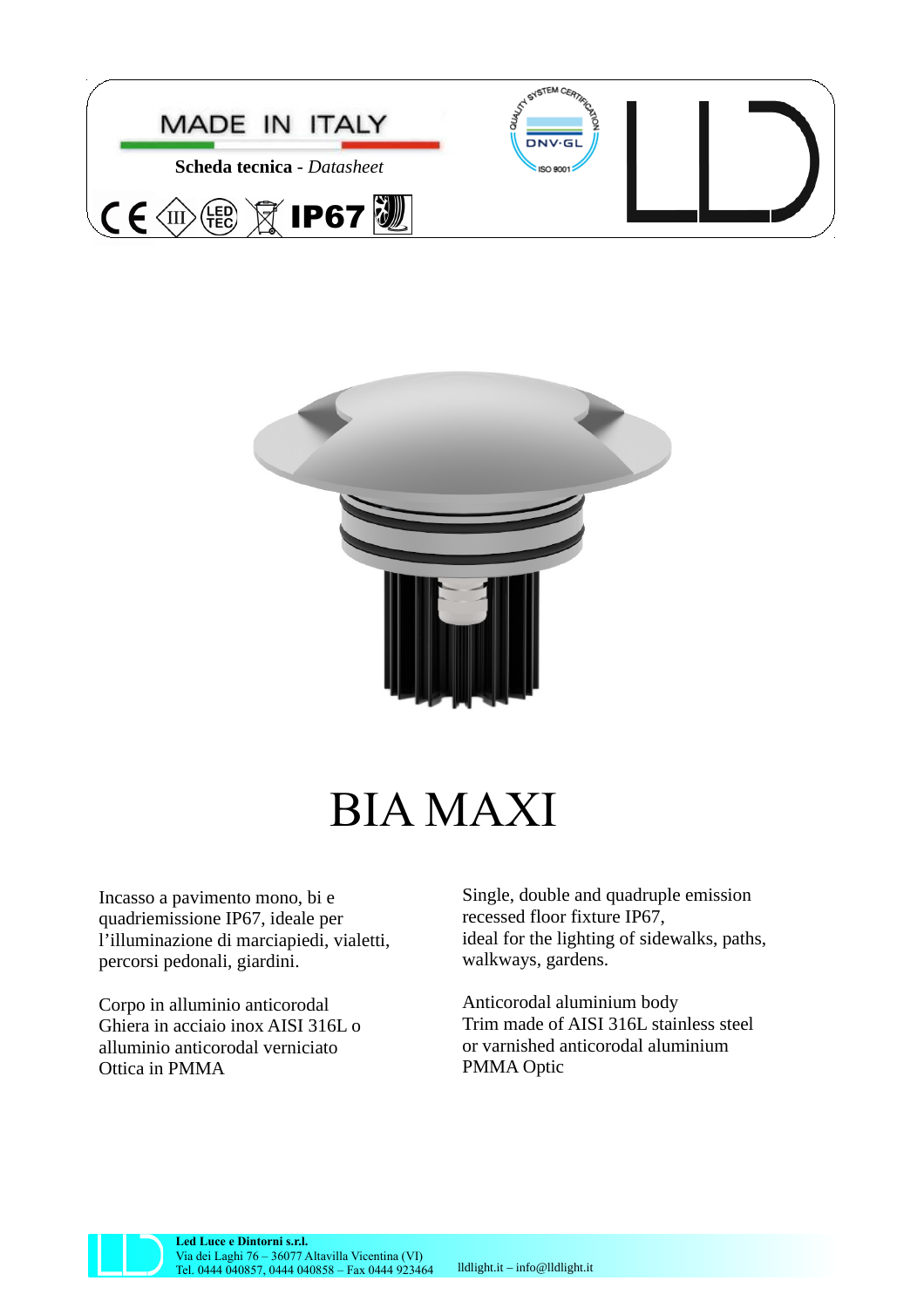





|  | ┙<br>$\overline{1}$ |  |
|--|---------------------|--|
|  |                     |  |

| <b>TECHNICAL DATA</b>                                                 |                                                                                                                 |  |  |
|-----------------------------------------------------------------------|-----------------------------------------------------------------------------------------------------------------|--|--|
| <b>POTENZA ASSORBITA</b><br>Power Absorption                          | 9W                                                                                                              |  |  |
| <b>ALIMENTAZIONE</b><br>Supply Voltage                                | 24V <sub>dc</sub>                                                                                               |  |  |
| <b>COLLEGAMENTO</b><br>Connection                                     | Collegamento in parallelo<br>Parallel connection                                                                |  |  |
| <b>DURATA MEDIA LED</b><br>Average LED life                           | 50.000h                                                                                                         |  |  |
| <b>COLORI LED DISPONIBILI</b><br>LED colours available                | 3000K, 4000K                                                                                                    |  |  |
| <b>CRI</b>                                                            | 80                                                                                                              |  |  |
| <b>FASCI DISPONIBILI</b><br>Available Lens                            | Monoemissione, Biemissione, Quadriemissione<br>Single emission, Double emission, Four emission                  |  |  |
| <b>FLUSSO LUMINOSO</b><br>Luminous Flux                               | 1000lm (3000K), 1100lm (4000K)                                                                                  |  |  |
| <b>INSTALLAZIONE</b><br><b>Installation</b>                           | Con controcassa non inclusa, drenaggio 30cm di ghiaia<br>With housing box not included, 30cm of gravel drainage |  |  |
| <b>TEMPERATURA DI ESERCIZIO</b><br><b>Operating Temperature</b>       | $-10+45$ °C                                                                                                     |  |  |
| <b>CALPESTABILE</b><br>Walk Over                                      | N <sub>0</sub>                                                                                                  |  |  |
| <b>CARRABILE</b><br>Drive Over                                        | Si 1500Kg<br><b>Yes 1500Kg</b>                                                                                  |  |  |
| <b>GRADO DI PROTEZIONE IP</b><br>IP rating                            | <b>IP67</b>                                                                                                     |  |  |
| <b>CLASSE DI CONSUMO ENERGETICO</b><br><b>Energy Efficiency Class</b> | $A/A$ +/A++                                                                                                     |  |  |
| <b>CLASSE DI ISOLAMENTO</b><br><b>Insulation Class</b>                | Classe 3<br>Class <sub>3</sub>                                                                                  |  |  |
| <b>PROTEZIONI</b><br>Protections                                      | WP system                                                                                                       |  |  |